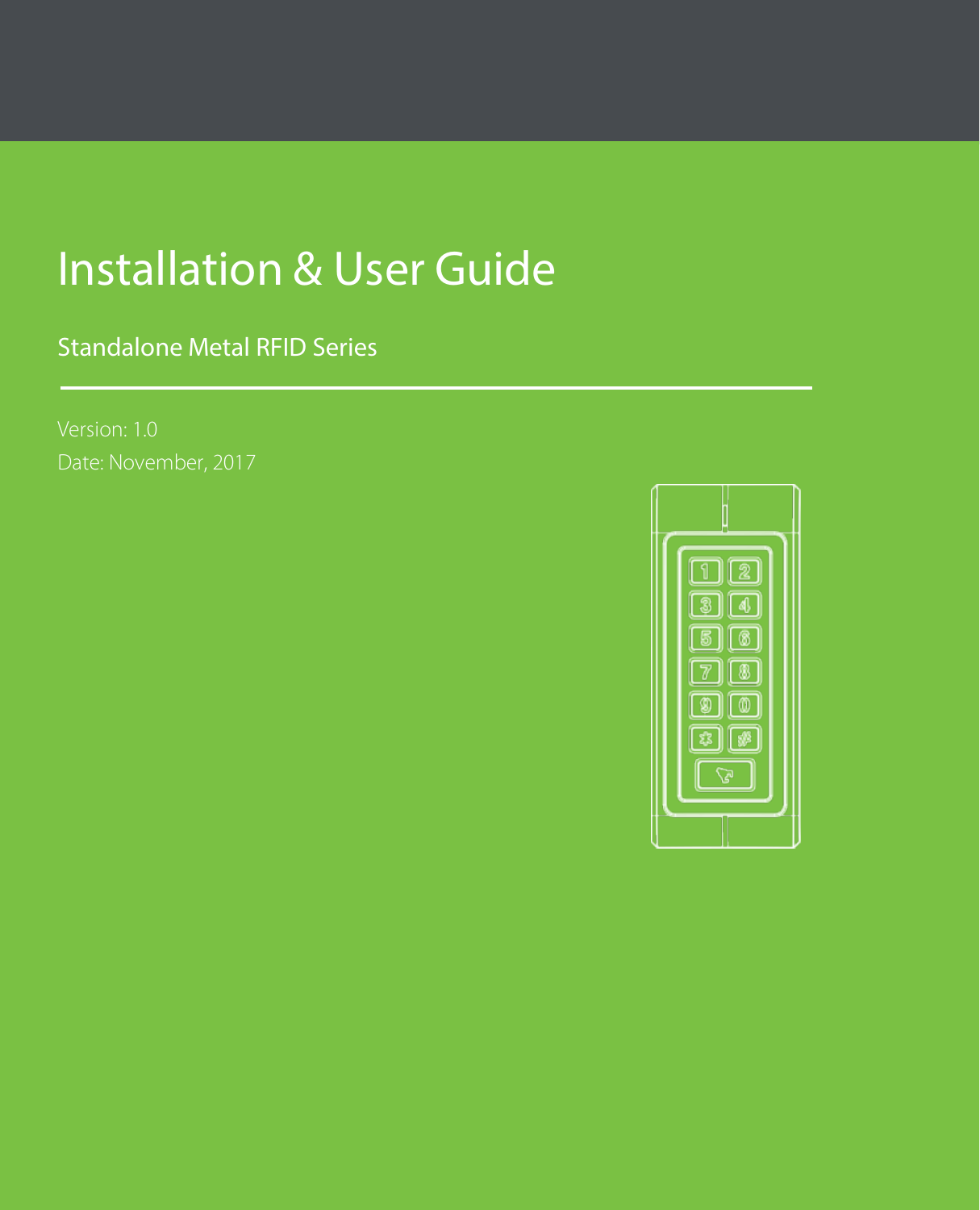

#### Copyright Statement

Thank you for choosing our product. Before use, please read our Installation and User Guide (the guide) carefully to ensure high effectiveness and authentication speed under proper use, avoiding unwanted damages caused.

It is informed that without our company's written consent, no copy or any other forms of distribution of the guide's content may be allowed.

#### Disclaimer

Our company does not guarantee that the information and technical parameters of the guide are exactly consistent with the actual product, nor make prior notice on any updates of the product. The rights of final amendment and interpretation are reserved for our company.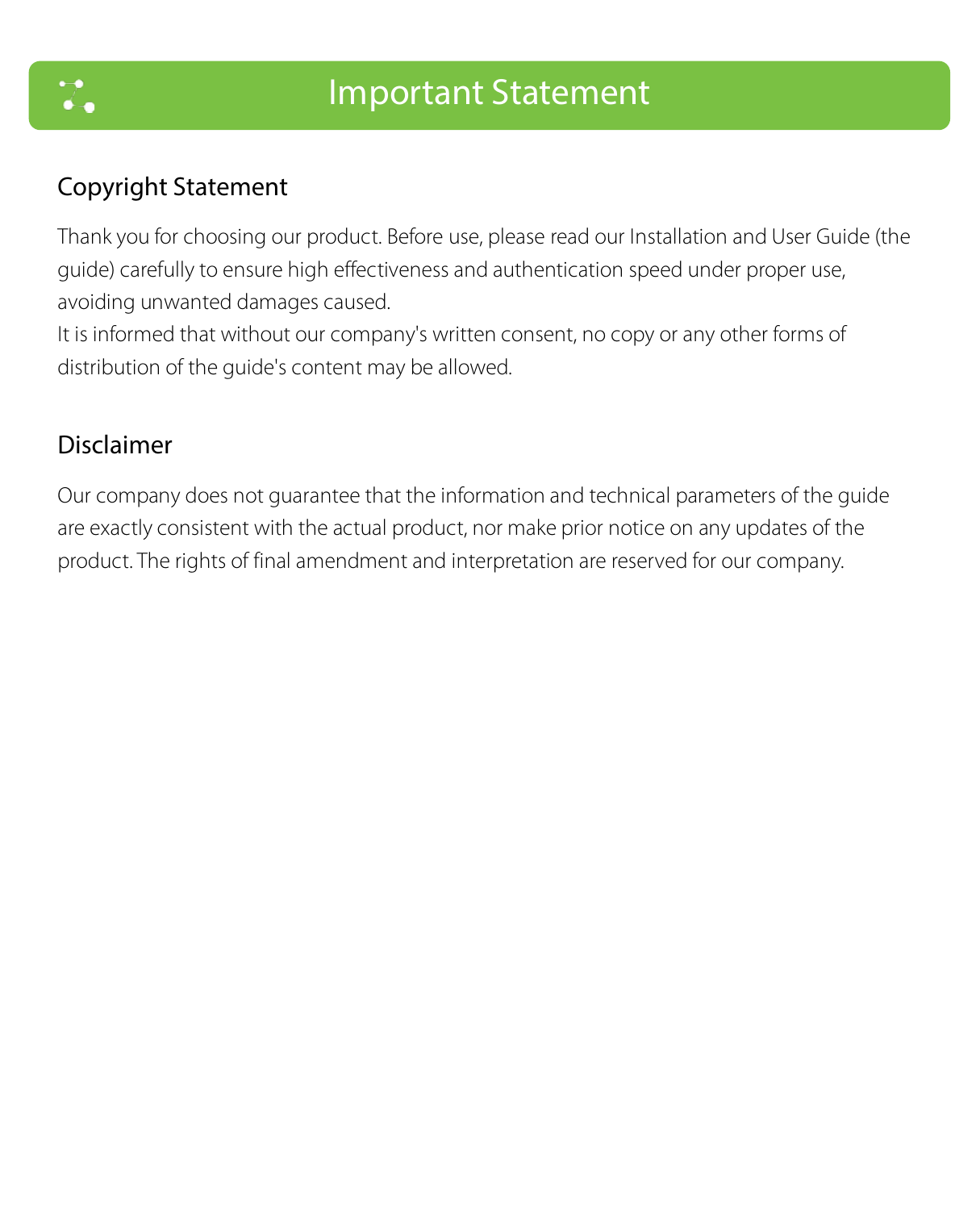

# **Installation Guide**

| <b>N</b> |
|----------|
|          |

# User Guide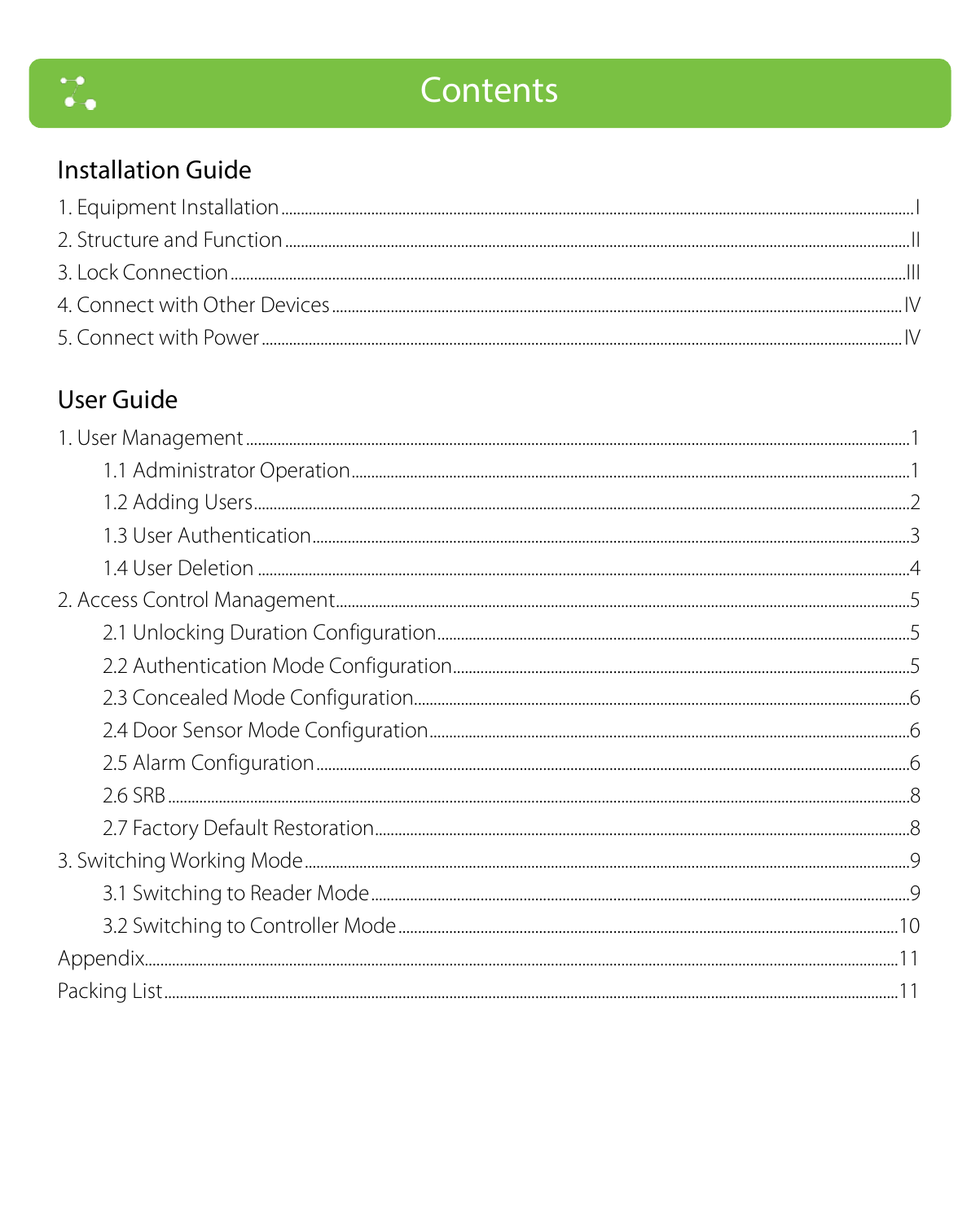<span id="page-3-0"></span>1. Equipment Installation 7.

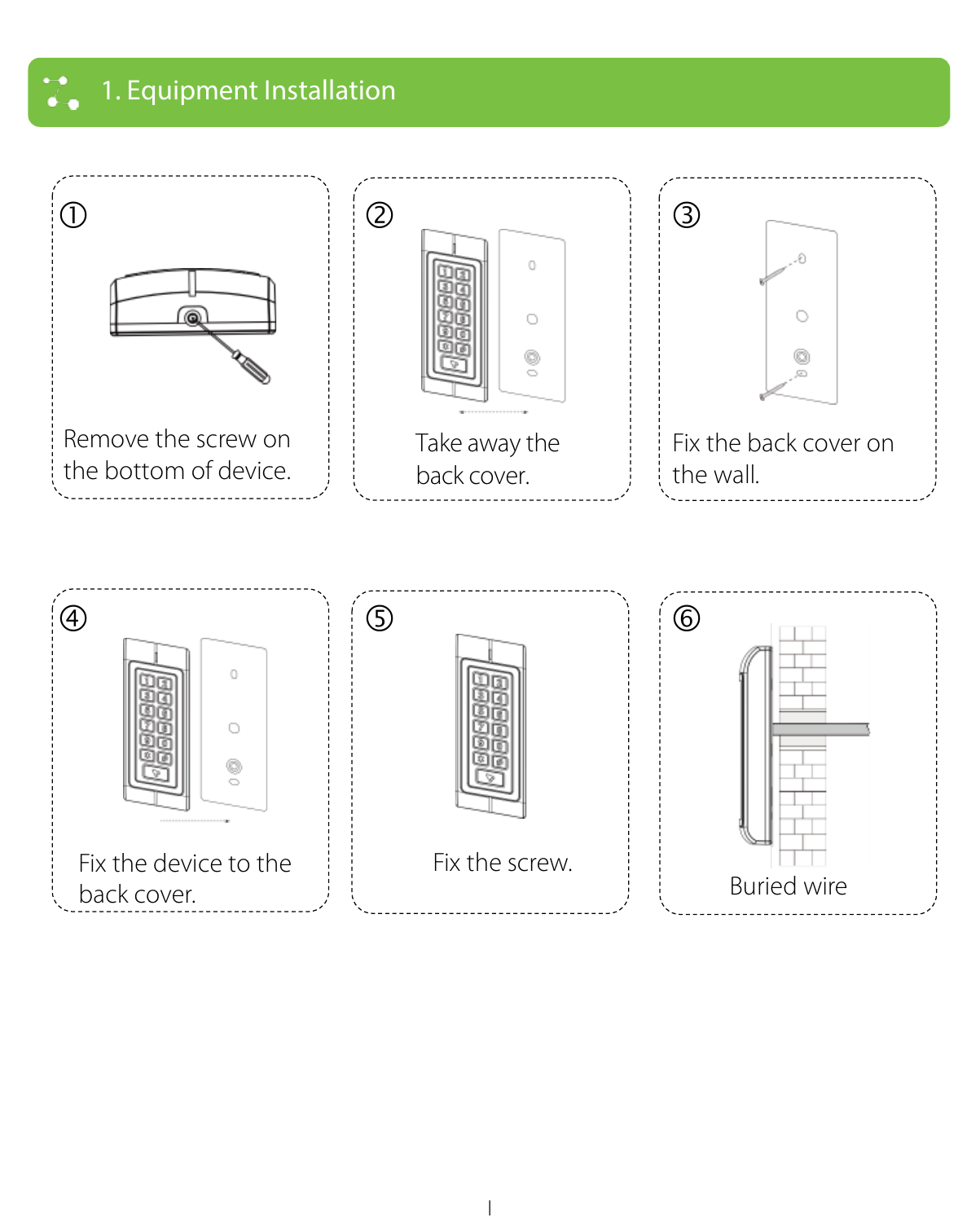# <span id="page-4-0"></span>2. Structure and Function

# Access Control System Function

- (1) When a registered user's identity is verified, the Access Control device will send out signal to unlock the door.
- (2) The door sensor will detect the status of the lock. If the door is unexpectedly opened or improperly closed, the alarm will be triggered.
- (3) It supports the exit button for opening the door from inside.
- (4) It supports smoke detector and infrared sensor etc. If the Access Control device receives signal from detector, the alarm will be triggered, and the door is set as normally open.
- (5) It supports door bell (optional)  $\star$ .
- (6) If the Access Control device is dismantled, the alarm will be triggered.



#### Linkage Function

This device has an Auxiliary Input interface (AUX+) which allows it to be connected with an external source, for instance, a smoke detector, gas detector, infrared sensor or emergency switch.

# Trigger Linkage

When the device receives a signal from detectors or sensors connected to AUX+,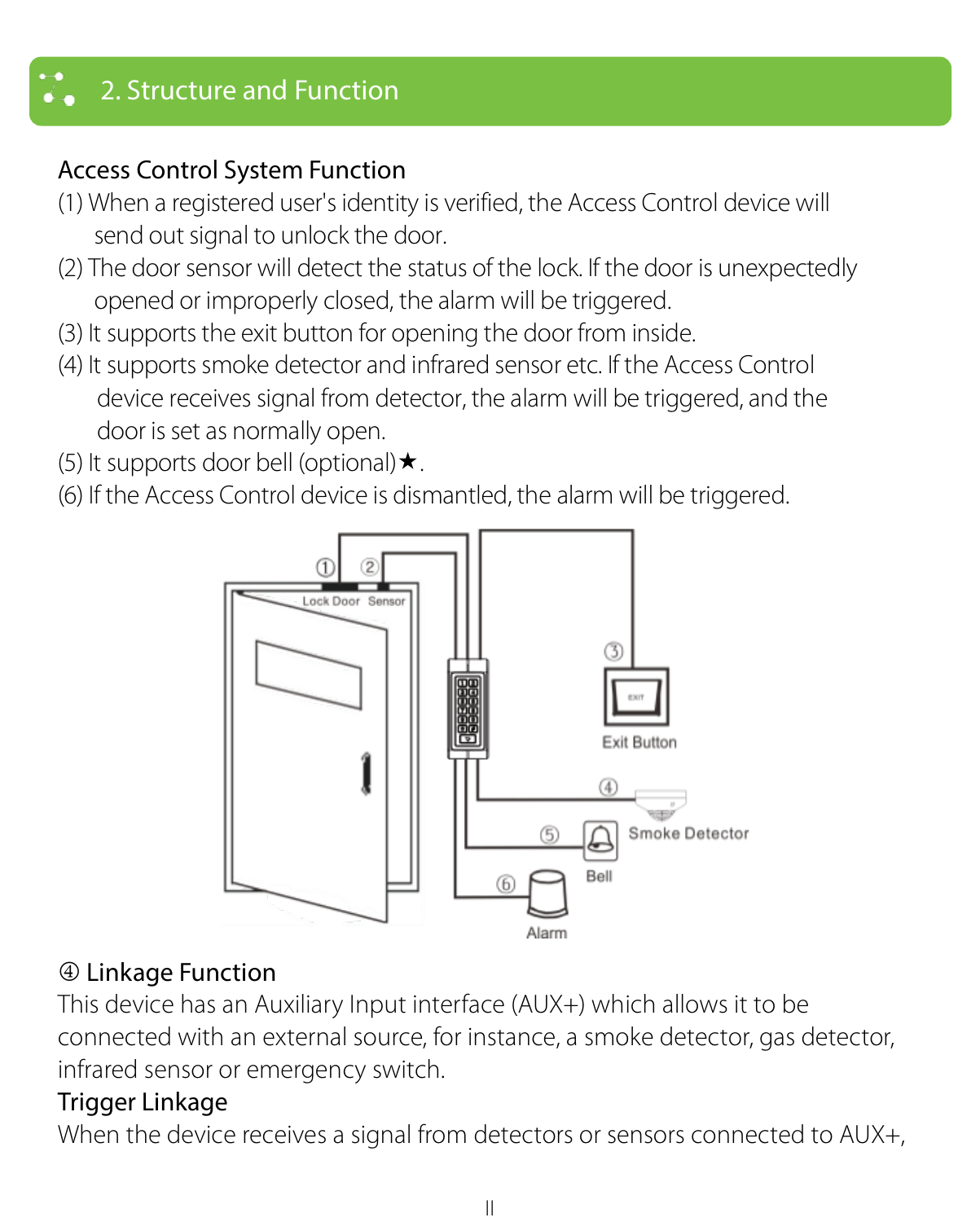the alarm will be triggered, switching the door to normally open state.

# Cancel Linkage

Alarm and normally open state will be canceled after user verification or administrator entering password. The Access Control device will resume to ready mode.

# <span id="page-5-0"></span>3. Lock Connection

# $\sqrt{N}$  Warning: No operation when power on!

- (1) The system supports NO LOCK and NC LOCK. The NO LOCK (normally open by power on) is connected with NO terminal, and the NC LOCK is connected with NC terminal.
- (2) To prevent the generation of self-inductance EMF which would affect the system, when the electrical lock is linked to the Access Control System, it is required to connect one FR107 diode (equipped in the package, do not reverse the polarities) in parallel in order to release the self-inductance EMF.
- (I) Under following two situations, device shares power with the lock: ULOCK=12V, I ≥ IDevice + ILock (The maximum operating current of device is 100mA, and the rated current is 60mA); and the lock is near to the device.



- (II) Under following situations, device does NOT share power with the lock: Device does not share power with the lock:
	- When ULOCK=12V, I < IDevice+ ILock (The maximum operating current of device is 100mA, and the rated current is 60mA);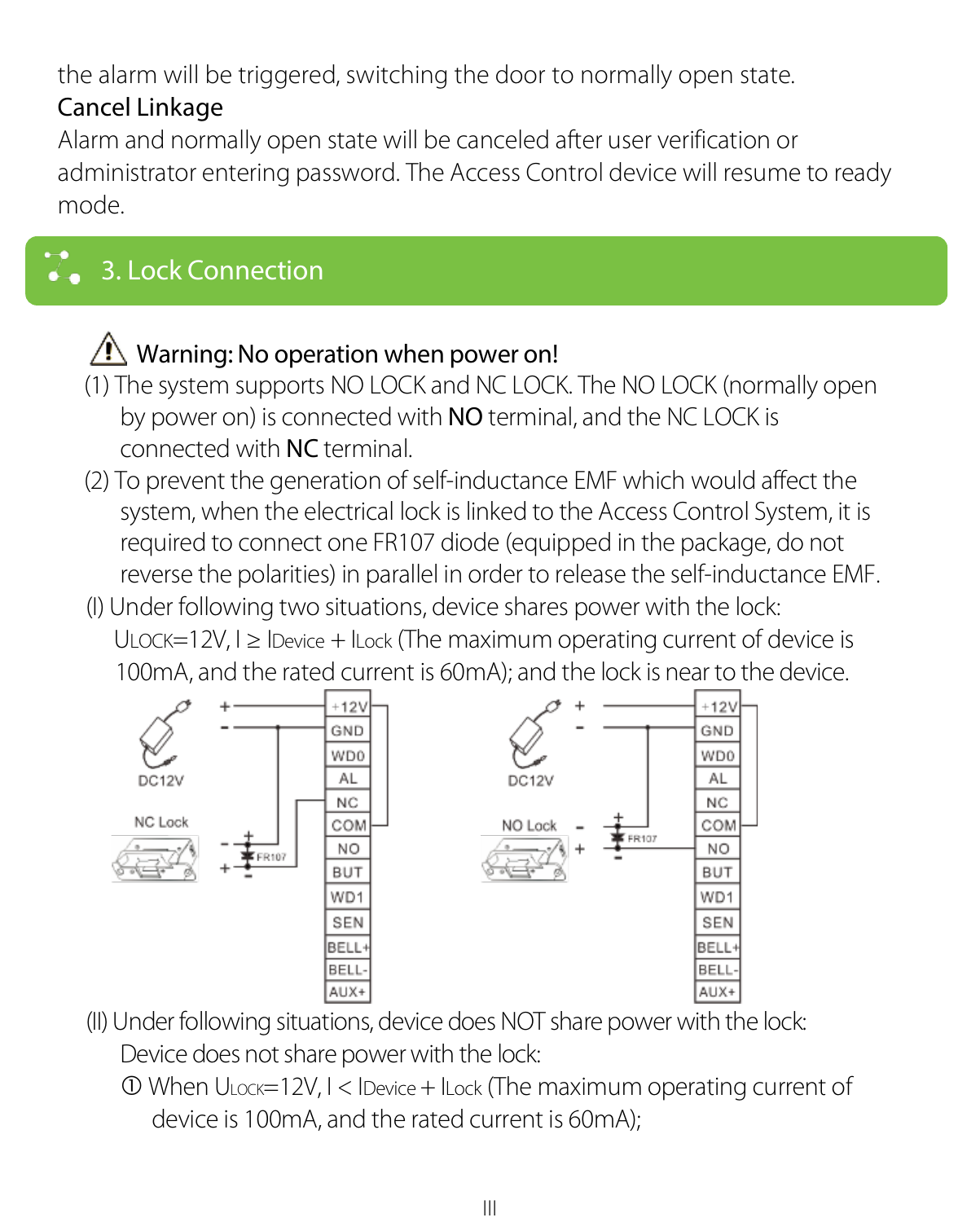When ULOCK≠12V; When the lock is far from the device.



I: device's current output; ULock: lock voltage; ILock: lock current.



Only devices with an alarm ≤ DC 12V can be connected.

with +12V, negative is connected with GND (do not reverse the polarities).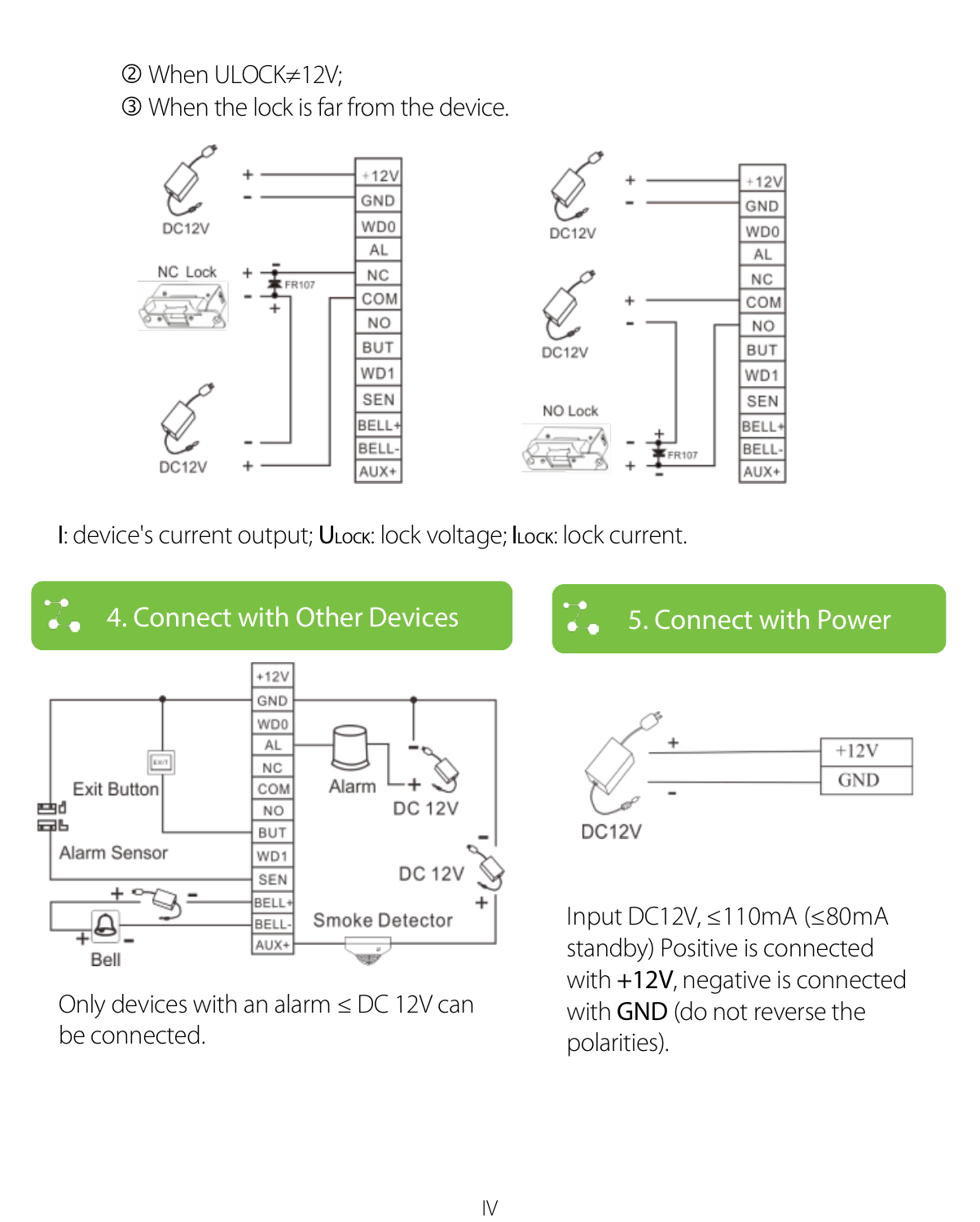# Recommended procedure

Step 1: Power on after the device is completely installed on the wall. Step 2: Authenticate administrator password and change it immediately. Adjust access control parameters, which include changing passwords for door opening, and setting unlocking duration, authentication mode, concealed mode, door sensor mode and alarm etc. Step 3: You may register and authenticate user accounts, cards or passwords.

#### <span id="page-7-0"></span>1. User Management

#### <span id="page-7-1"></span>1.1 Administrator Operation

To ensure data security of the device, users can operate the device only after the administrator password is authenticated.

#### Authenticate Administrator Password



Note: The default administrator password is 1234.

#### Change Administrator Password



CNote: Four-digit passwords are automatically verified. For passwords with less than four digits, press [#] to enter the verification process.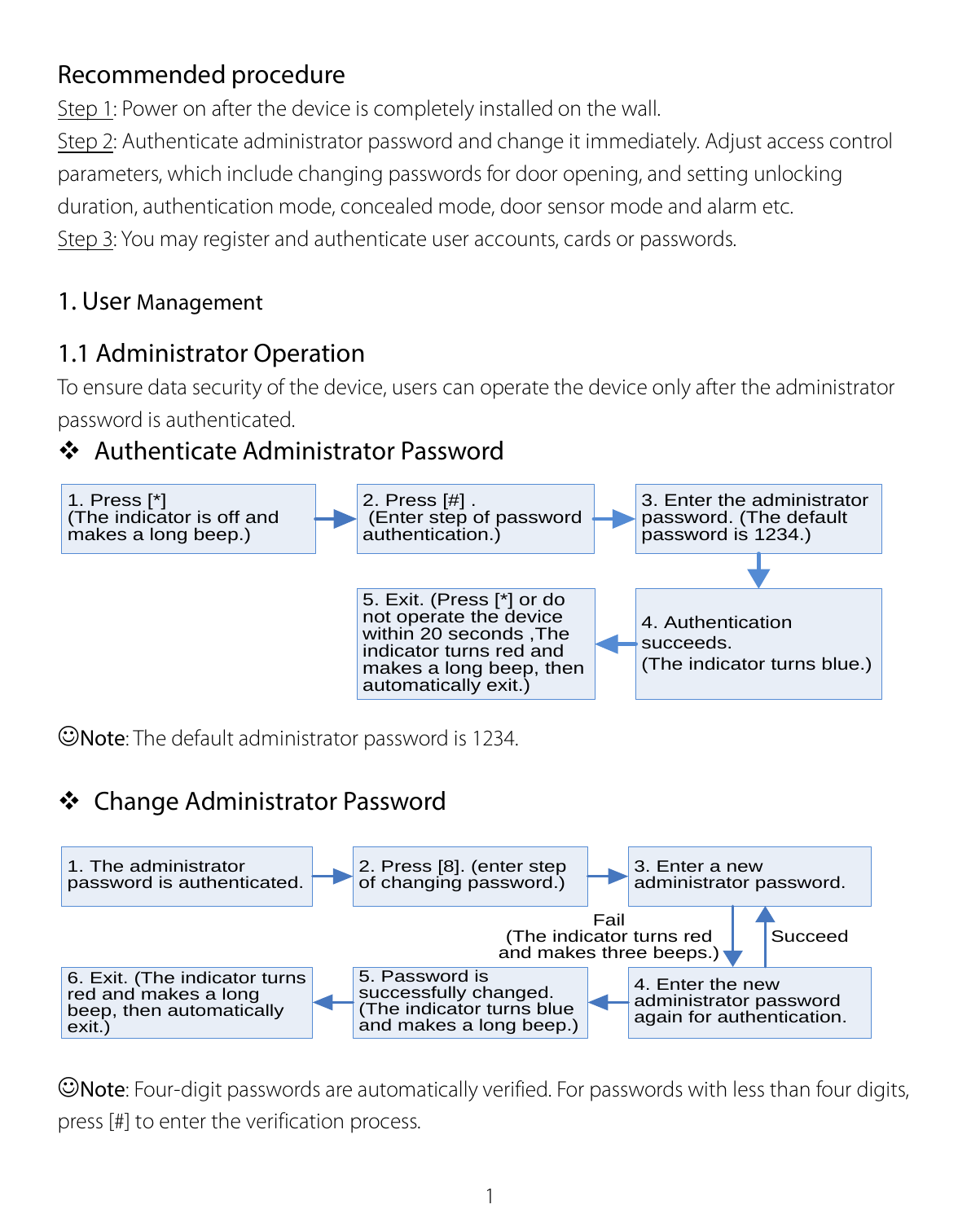#### Open Door by Entering Administrator Password



Note: This function can be used to open the door.

# Forgot Administrator Password

If administrator password is lost, you may reset the password to default through tamper switch. Dismantle the device and wait for 30 seconds until the blue light is on and a long beep is heard. Press the optical tamper switch for 2 to 5 seconds and repeat this step for 3 times. The administrator password is successfully reset to default when the blue light is on and a long beep is heard. The red light is then on and the operation is quitted automatically. Note: The default administrator password is 1234.

# <span id="page-8-0"></span>1.2 Adding Users

Register the card of a user or register cards in batches.

Adding Users

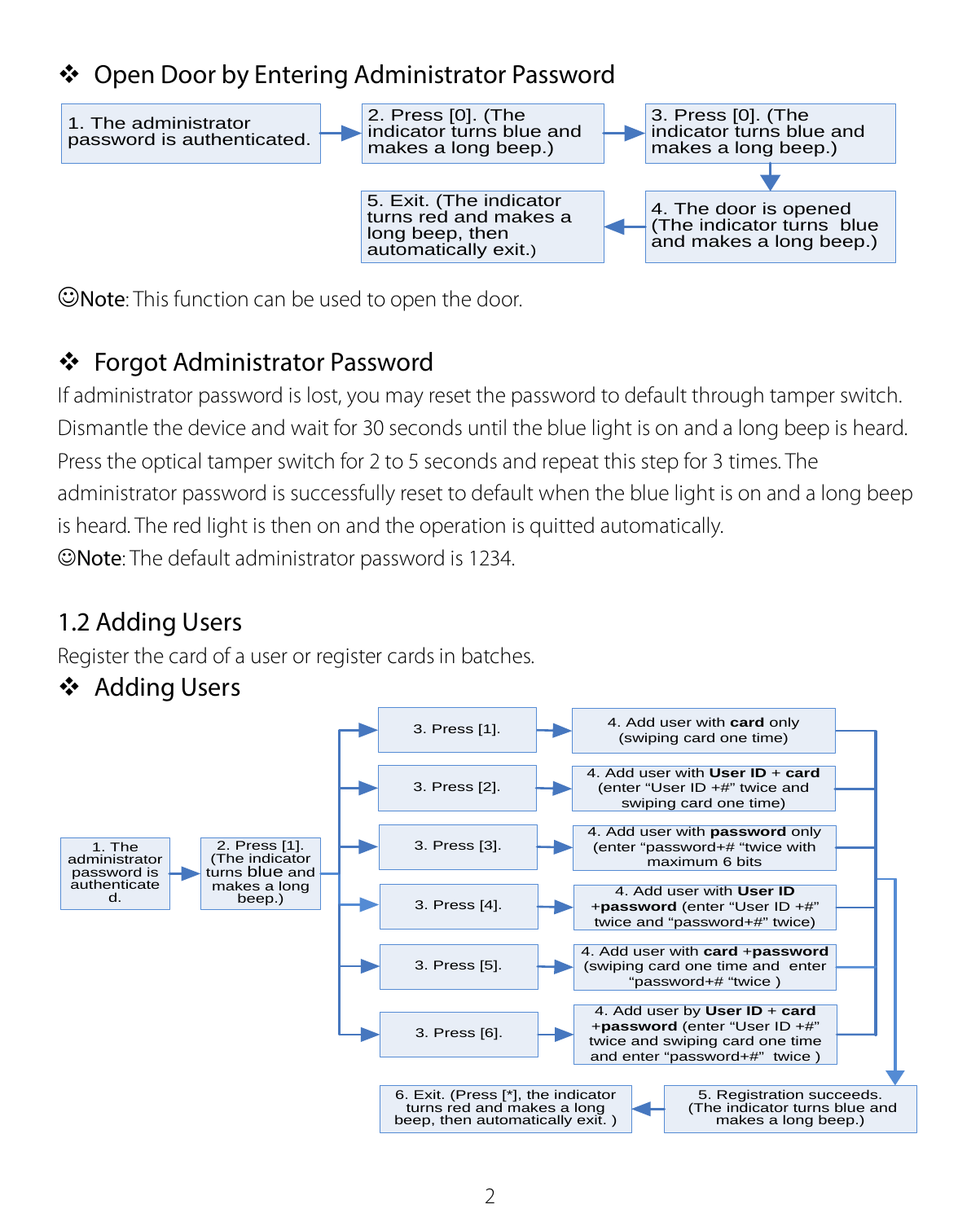# Note:

- 1. Nine-digit user ID is automatically verified. For user ID with less than nine digits, press [#] to confirm.
- 2. If the user ID is not available, the ID number increases automatically. It continues to register new one once a user is successfully registered.
- 3. The registration fails if the user ID or the card has been registered (the indicator turns red and makes three short beeps). When the indicator turns blue, you can register the user again. If you fail to swipe card or enter user ID for three times, the device will enter the standby state.

# Registering Cards in Batches



#### Note:

1. In the process of entering the total number of cards, three-digit numbers are automatically

verified. For numbers with less than three digits, press [#] to enter the verification process.

Press [\*] to enter the total number of cards again.

2. IDs of the to-be-registered cards must be consecutive numbers.

# <span id="page-9-0"></span>1.3 User Authentication

#### Card / Password Authentication

When the device is power-on, it enters user authentication state.

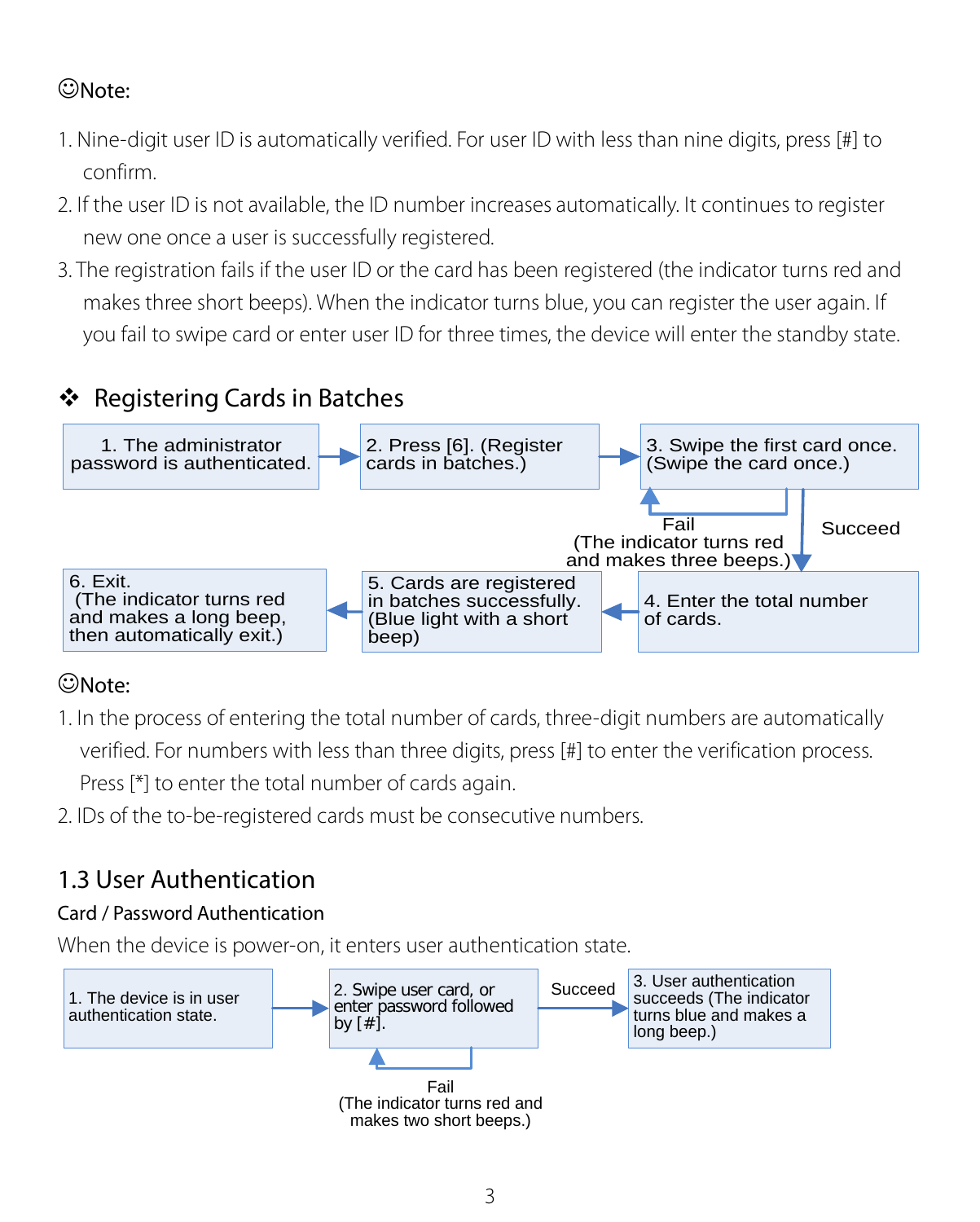Note: Press [#] after entering a password for authentication. The door opens if the entered password is identical passwords for opening the door.

# <span id="page-10-0"></span>1.4 User Deletion

Delete one, multiple or all registered user(s).

# Deleting One User



# Note:

- 1. You can either swipe the card or input user ID to delete a user. Nine-digit user ID will be automatically verified. For user ID with less than nine digits, press [#] to confirm.
- 2. After successful deletion, the device will automatically enter the process of deleting next user. Press [\*] to exit.

# Deleting All Users



Note: In step 3, press [9] for automatic confirmation. Other numbers are considered invalid. If an invalid number is entered, the device indicator turns red, and the device makes a long beep and exits the process.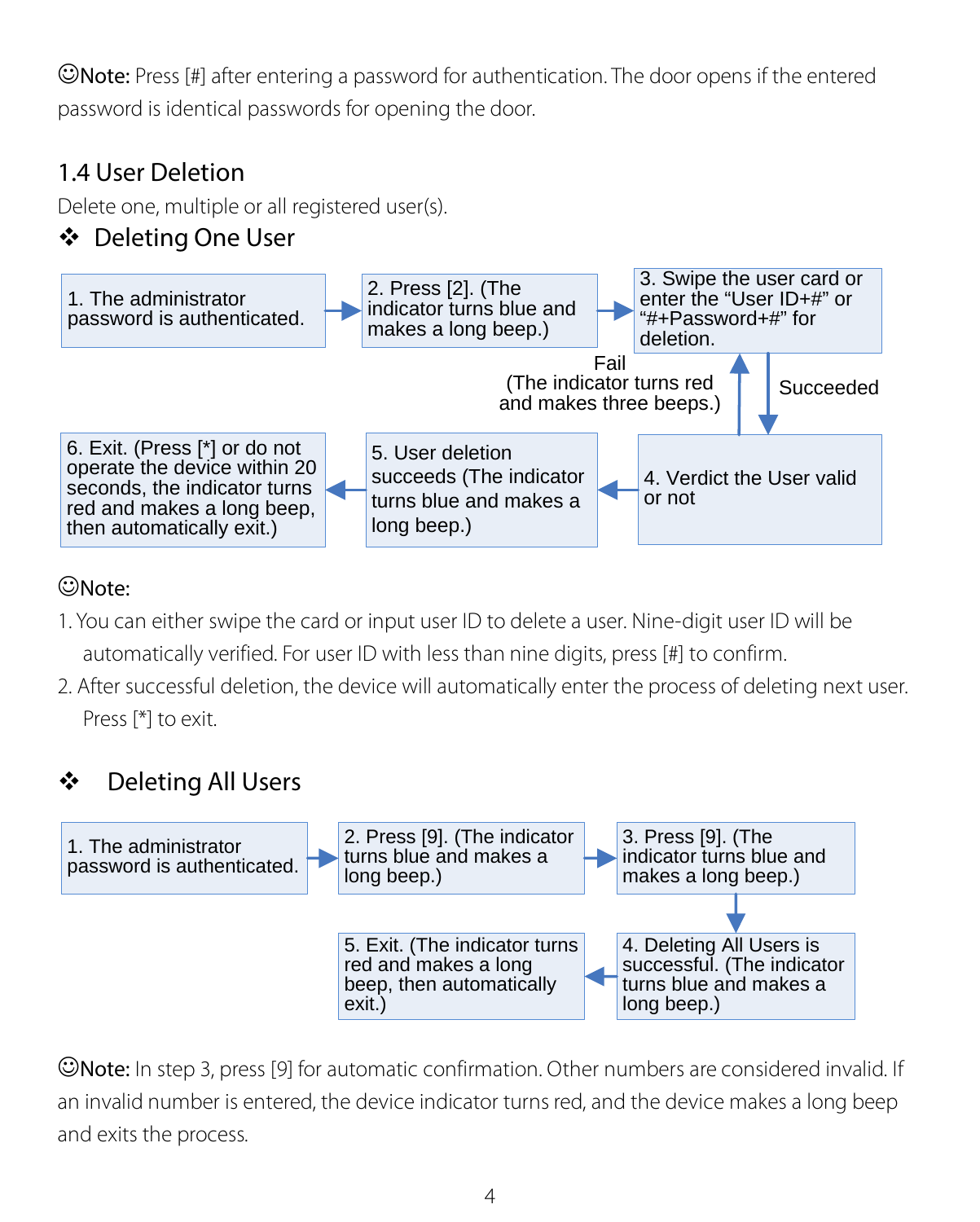#### <span id="page-11-0"></span>2. Access Control Management

#### <span id="page-11-1"></span>2.1 Unlocking Duration Configuration



Note: The unit of unlocking duration is "second". Three-digit values will be automatically verified. For values with less than three digits, press [#] to enter verification process.

#### <span id="page-11-2"></span>2.2 Authentication Mode Configuration



# Note:

- 1. When the authentication mode is RF card & password, user must swipe card first and then enter the password.
- 2. Details about the authentication modes are as follows:

| Authentication Mode | Value                    | Description                       |  |
|---------------------|--------------------------|-----------------------------------|--|
| PW                  |                          | Only password verification        |  |
| <b>RF</b>           | $\overline{\phantom{a}}$ | Only RF Card verification         |  |
| RF/PW (default)     | 3                        | RF Card or password verification  |  |
| <b>RF&amp;PW</b>    | 4                        | RF Card and password verification |  |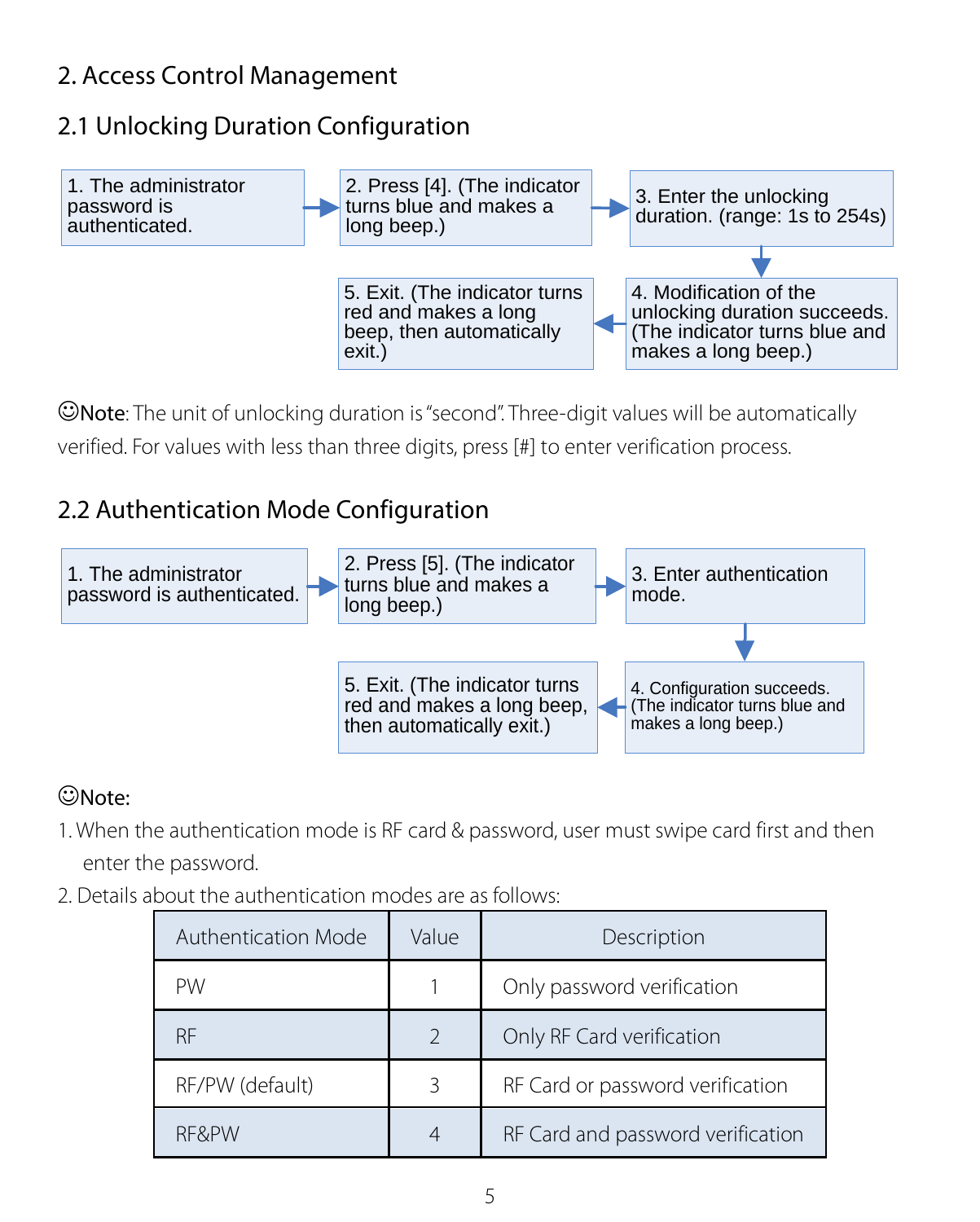# <span id="page-12-0"></span>2.3 Concealed Mode Configuration

Under standby mode, when the Concealed Mode is on, the indicator will be turned off.



Note: When user is authenticating the card or password under Concealed Mode, the indicator will still blink correspondingly to denote process status.

# <span id="page-12-1"></span>2.4 Door Sensor Mode Configuration

The door sensor has three modes:

- NONE: The door sensor is disabled.
- ●Normal Open (NO): The door sensor will send an alarm signal if it detects the door is closed.
- ●Normal Closed (NC): The door sensor will send an alarm signal if it detects the door is open.



#### <span id="page-12-2"></span>2.5 Alarm Configuration Configuring Alarm Switch

Only if the alarm switch is set to be ON will the Failed Authentication Alarm and Door Sensor Alarm be effective. The default status of the alarm switch is ON.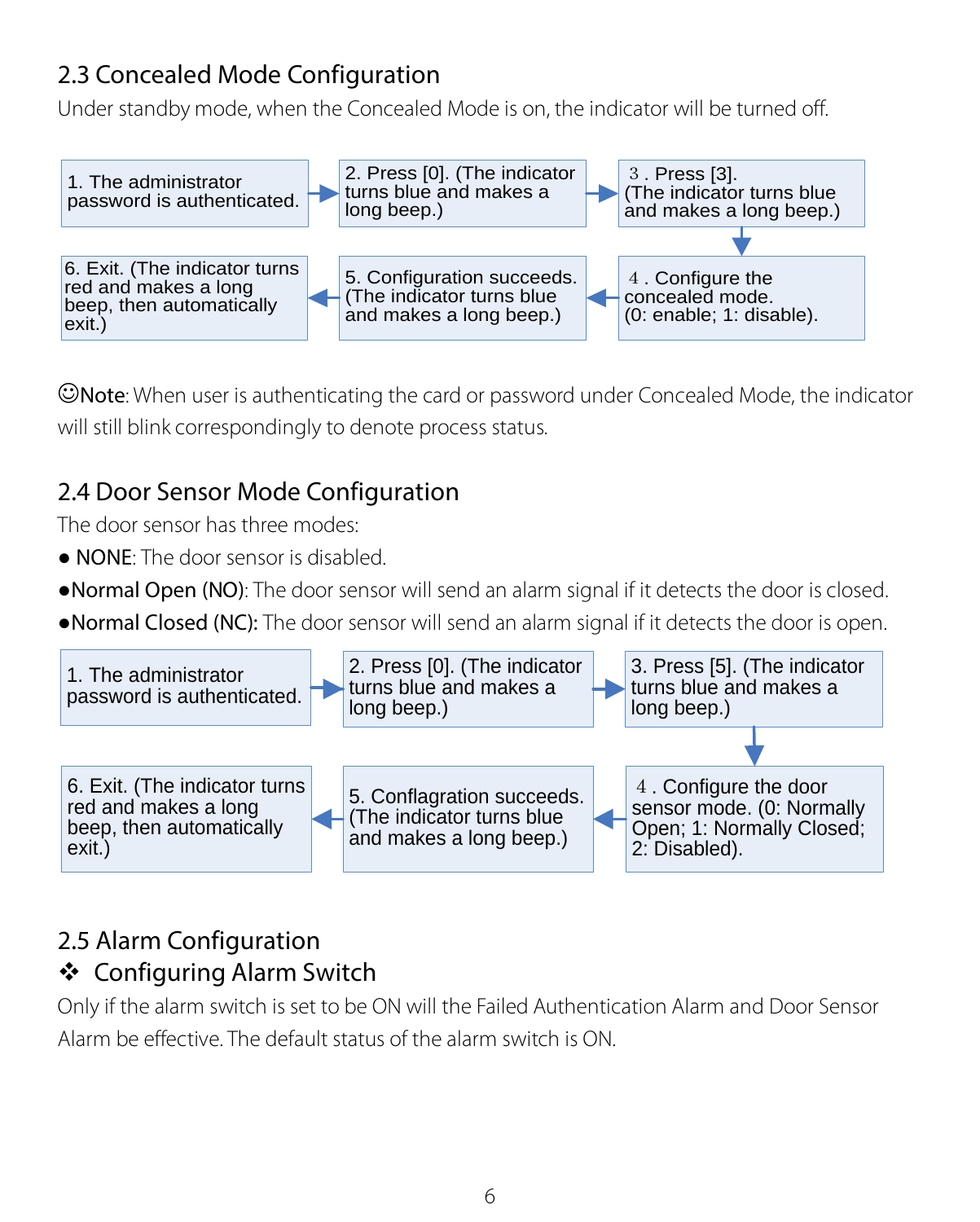

Note: The Temper Alarm is still effective even if the alarm switch is OFF.

# Configuring Failed Authentication Alarm

If the administrator fails in authentication in 3 attempts, Failed Authentication Alarm will be triggered. No authentication can be made within 20 seconds.



# ❖ Configuring Tamper Alarm

If this function is enabled, alarms will be raised when the device is dismantled from the wall.



# Configuring Door Sensor Delay

When the door is not closed well after a time period, the Door Sensor Delay will raise an alarm to alert users. Its configured value is the time period denoting how long after the door is opened will the alarm ring.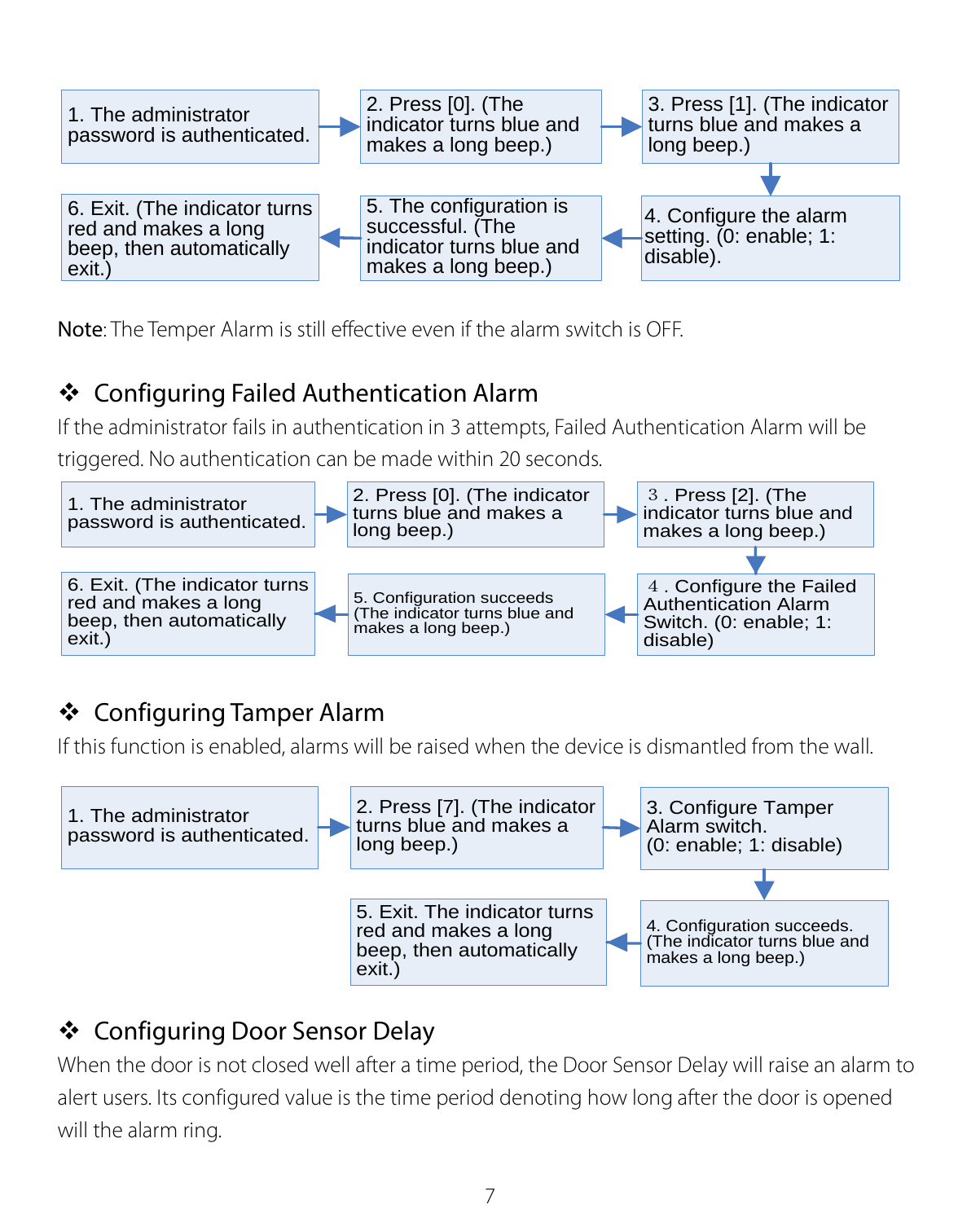

 $\mathbb{C}$ Note: Three-digit values will be automatically verified. For values with less than three digits, press [#] to confirm. Values greater than 254 are considered invalid.

# <span id="page-14-0"></span>2.6 SRB

Security Relay Box (SRB) is a relay switch controlling electric lock. When it receives the Wiegand signal sent from the Access Control device, it will send a (unlock/lock) signal to trigger the relay switch to operate, so as to provide a higher security level for access control.

Note: For the detailed parameters and wiring guide of SRB, please consult the SRB Access Controller Wiring Guide.

# <span id="page-14-1"></span>2.7 Factory Default Restoration



# The Factory Default Settings

| Unlock Authentication Mode         | RF/PW      |
|------------------------------------|------------|
| Door Sensor Mode                   | None       |
| Alarm Switch                       | Enabled    |
| Failed Authentication Alarm Switch | Enabled    |
| Tamper Alarm Switch                | Enabled    |
| Concealed Mode                     | Disabled   |
| Unlocking Duration                 | 5 seconds  |
| Door Sensor Delay                  | 15 seconds |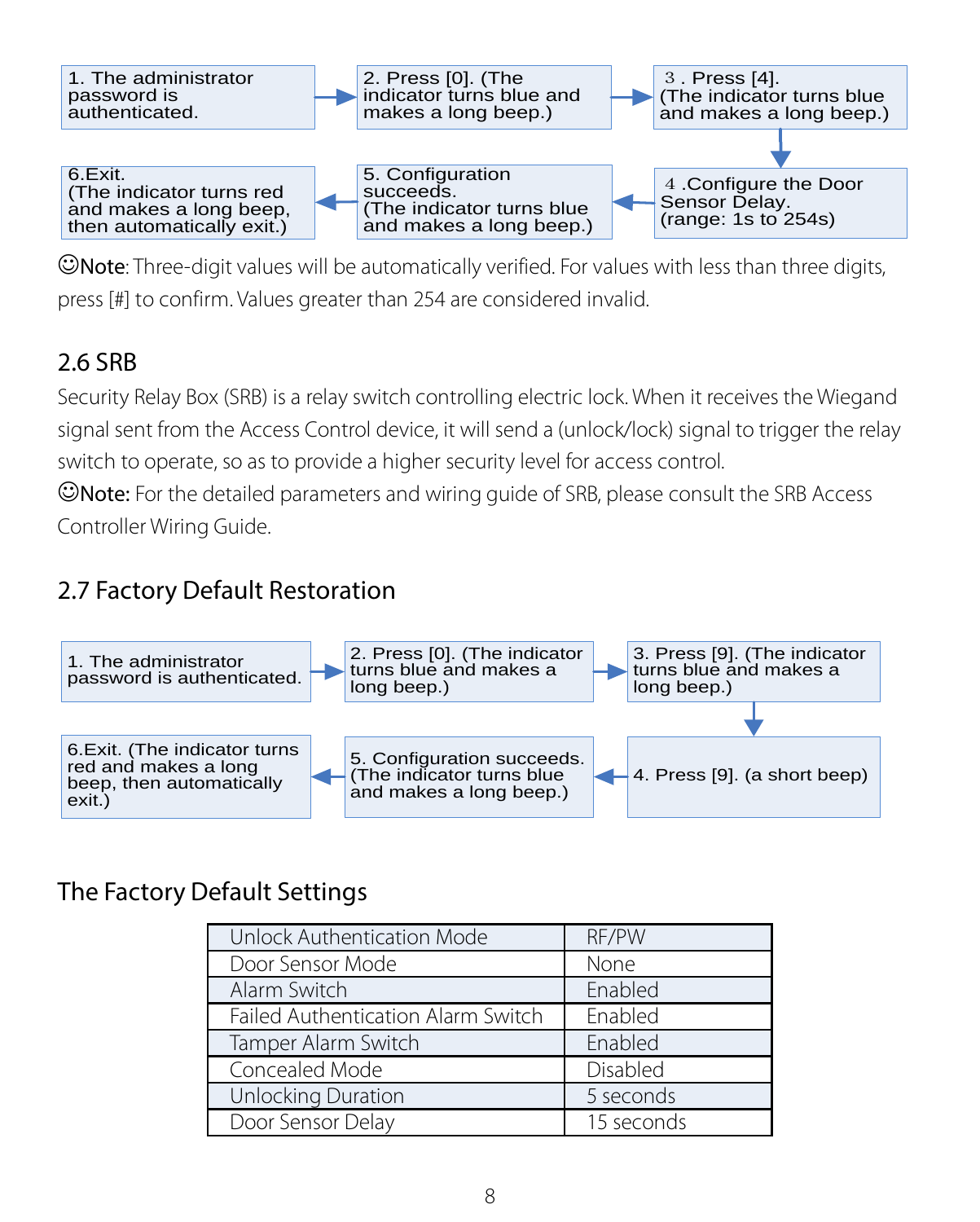# <span id="page-15-0"></span>3. Switching Working Mode

This device can work as either a standalone controller or a wiegand reader, which offering high flexibility to use depending on actual needs. It is a standalone controller in default setting, but user can switch the working mode by the following instruction.

If the indicator stays in red, this indicates that the device is set to Reader Mode.

If the indicator blinks in blue, this indicates that the device is set to Controller Mode.

Note: For wiring diagram of reader mode, please consul[t Appendix.](#page-17-0)

#### <span id="page-15-1"></span>3.1 Switching to Reader Mode



Note: When mode switching fails, the device will give 3 short beeps, followed by the indicator turning to red with a long beep, and then automatically exits.

#### Setting Weigand Format

When the device is in Reader Mode, press and hold [\*] for five seconds. Press [#] when the red indicator is off, and then input administrator password. The Wiegand format can be set to Wiegand 26 or Wiegand 34.



Note: When mode switching fails, the device will give 3 short beeps, followed by the indicator turning to red with a long beep, and then automatically exits.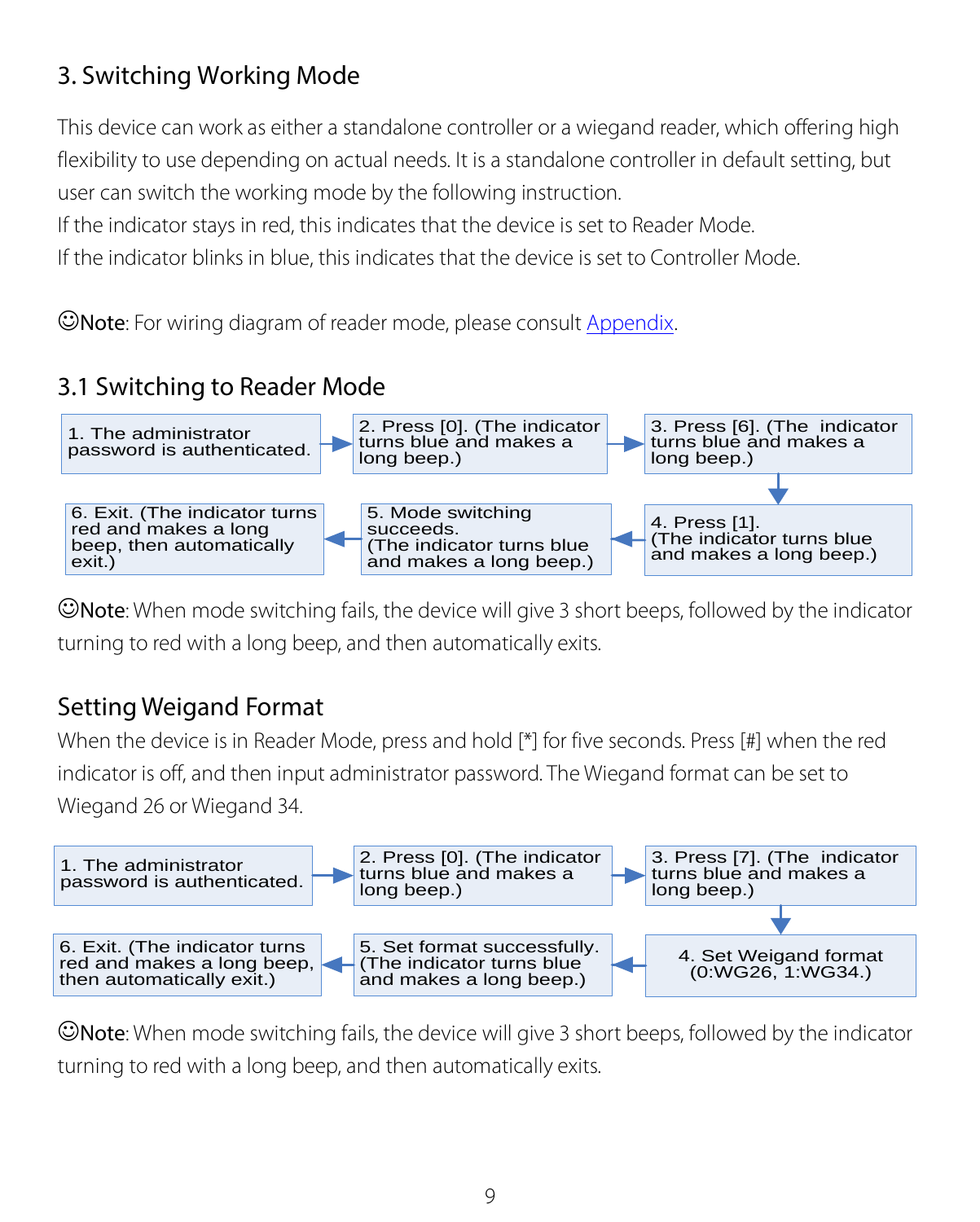#### <span id="page-16-0"></span>3.2 Switching to Controller Mode

When the device is in Reader Mode, press and hold [\*] for five seconds. Press [#] when the red

indicator is off, and then input administrator password.



Note: When mode switching fails, the device will give 3 short beeps, followed by the indicator turning to red with a long beep, and then automatically exits.